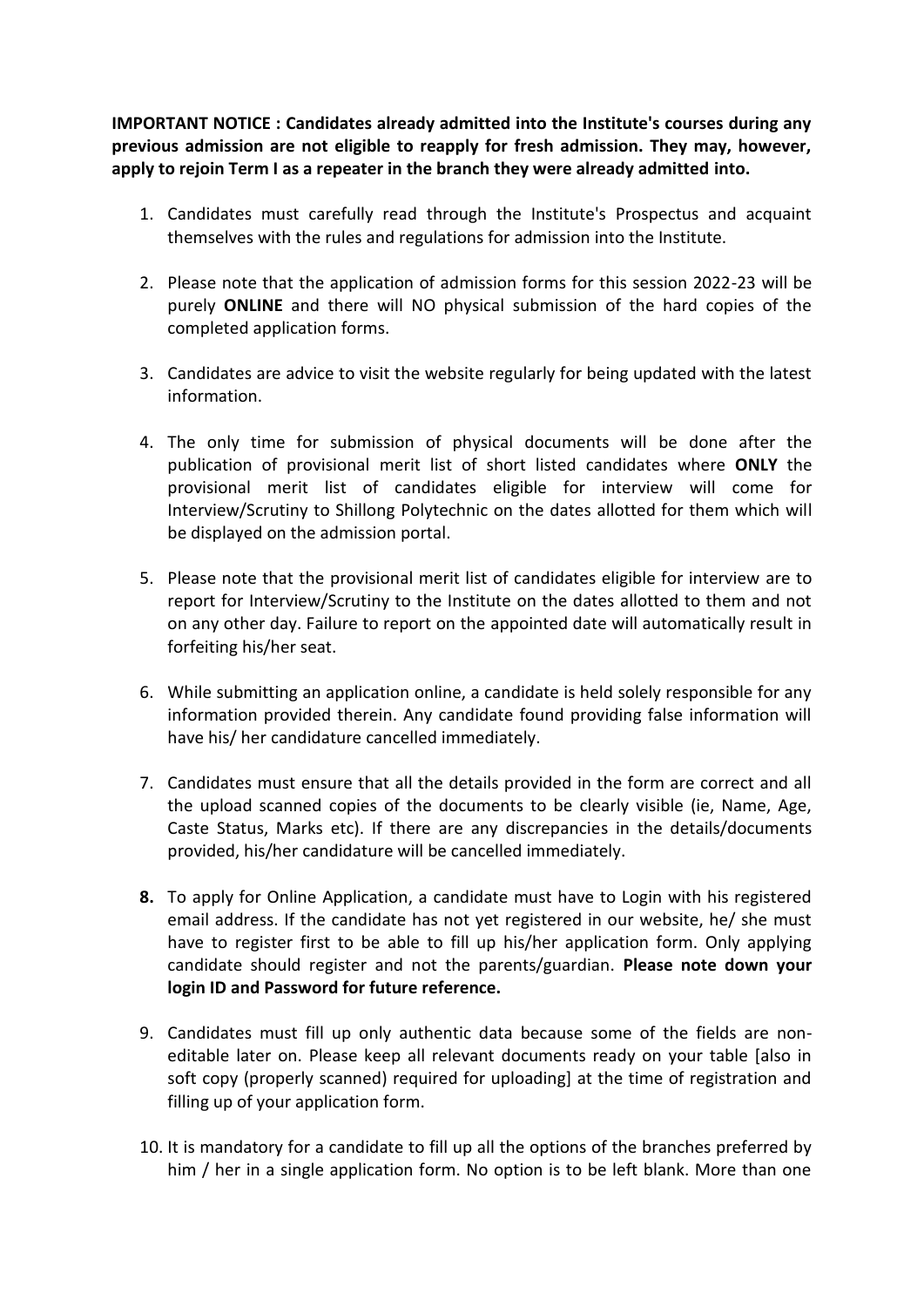application from one candidate will not be permissible at all and may even lead to cancellation of a candidate's application altogether.

- 11. The contact number provided in the application form must be an actual working number.Please provide another alternate working number on the application form when prompted. The Institute will not be held responsible if a selected / wait-listed candidate fails to enrol for admission within the stipulated time (thus automatically forfeiting his / her seat), should the contact number provided in the application form be found to be a non-working number.
- 12. **Educational Qualifications and age restrictions:** A candidate must have passed Secondary School Leaving Certificate (10+) examination conducted by the Meghalaya Board of Secondary Education or its equivalent conducted by a recognized Board / Council securing at least 40 % in Mathematics and 40 % in Science in the case of Scheduled Caste / Tribe communities of Meghalaya, in order to be considered eligible for admission. Candidates belonging to General / OBC category must secure at least 45 % in Mathematics and 45 % in Science in order to be considered eligible for admission.
- 13. A candidate belonging to SC / ST category must not be older than 24 years as on July 1, 2022. A candidate belonging to General / OBC category must not be older than 21 years as on July 1, 2022, relaxable by 5 (five) years for persons with disabilities and 1 (one) year for candidates who have passed HSSLC (12+).
- 14. Candidates are also to ensure that they make the application fees payment on the SBICollect portal and then to enter the the DU number on their application form before they do a "**FINAL SUBMIT**" of their online forms.
- 15. Candidates must carefully check their online application details for any errors before finally submitting their forms online. All documents to be uploaded should be correctly uploaded in the fields provided. Once "**FINAL SUBMIT**" button is pressed, the Institute will not be held responsible for such errors.
- 16. Only after completing the relevant entries, the online application form should be submitted using the button "**FINAL SUBMIT**". Candidates are to ensure that they click on the "**FINAL SUBMIT**" button form so that the form can be successfully submitted. Failure to do so will result in the **application to be incomplete** and the **application will not be processed**.The Institute will not be responsible for any incomplete application forms.
- 17. After the application form is successfully submitted, the candidates are instructed to note down the Application Number for future reference.
- 18. Candidates are instructed to take printout of the application form. The candidate is instructed to bring the printed application form at the time of Interview/Scrutiny along with relevant documents (in original).